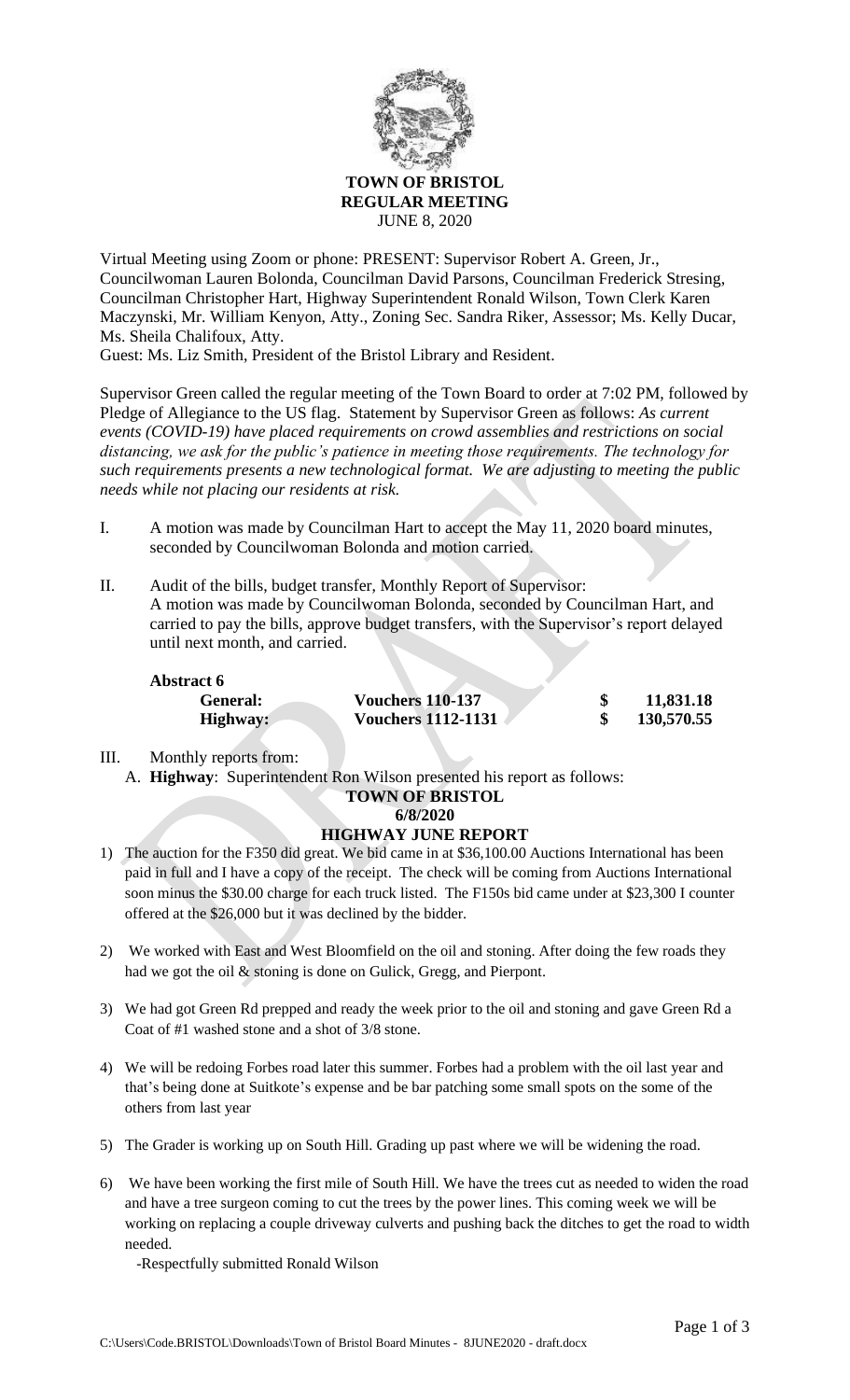Board discussion concerning 284 Agreement, submission of CHIPS vouchers to the state. Discussion of cutting wedging from the 284 Agreement if (additional) spending reduction is needed this fall. Supv. Green discussed Mortgage Tax revenue the Town received was very good and higher then budgeted for this year.

B. **Planning Board & Zoning Board of Appeals and Code Office**; Report from Mrs. Sandra Riker as follows:

Planning, ZBA and Code Office Report June 8, 2020

Planning Board meeting for May was cancelled.

Zoning Board of Appeals-did not meet in May.

Code Office – Mr. Chris Jensen, Code officer, is doing inspections and working on the Code 360 review process.

NYMER, the insurer for the Town of Bristol has the Harassment Training class up on their website. Annual training is required for all Town employees.

Sandra Riker Secretary to Planning Board, ZBA and Code Office Assistant

### C. **Parks/Special Committee**.

Park Commissioner's Report June 8, 2020. Presented by Mr. Stevens as follows:

### **Park Commissioner's Report June 8, 2020**

### **Update on the park grant.**

The grant is still in affect till 12/21/2021. There is one way we can get the track and parking lots done without any cost upfront to the town. The contractor would need to agree to get a direct payment from the grant authority. *I have contacted the contractor about a direct payment from DANSY and have not heard back from them.*

**Old Business; Bristol** Fun Day is canceled for 2020

#### **New Business**

The bathrooms in the park were opened on June 2, 2020. So far, no issues.

Honeoye Boy Scout, Ted Cooney, has started his Eagle Scout project. Two horseshoe pits are being installed next to the tennis courts. Two benches will also be installed near the pits. The project should be done in a week or so.

There will be no youth or adult soccer leagues this year.

-Thomas Stevens Park Commissioner

D. **Town Clerk report**. Mrs. Maczynski presented her report. Total disbursements were \$1385.25 for the month of May 2020. New dog licenses have been brisk.

Motion by Councilmen Stresing to accept the monthly reports, seconded by Councilwoman Bolonda and carried.

## **IV. Old Business**

Supervisor Green reviewed plans for Electric Waste Day Collection at Bristol highway facility on August  $1<sup>st</sup>$ . Fliers have been posted.

#### **V. New Business**

Household Hazardous Waste Collection Day - Saturday, June 20<sup>th</sup> from 7 am-3 pm at the county landfill; 3555 Co. Rd. 49, Stanley, NY.